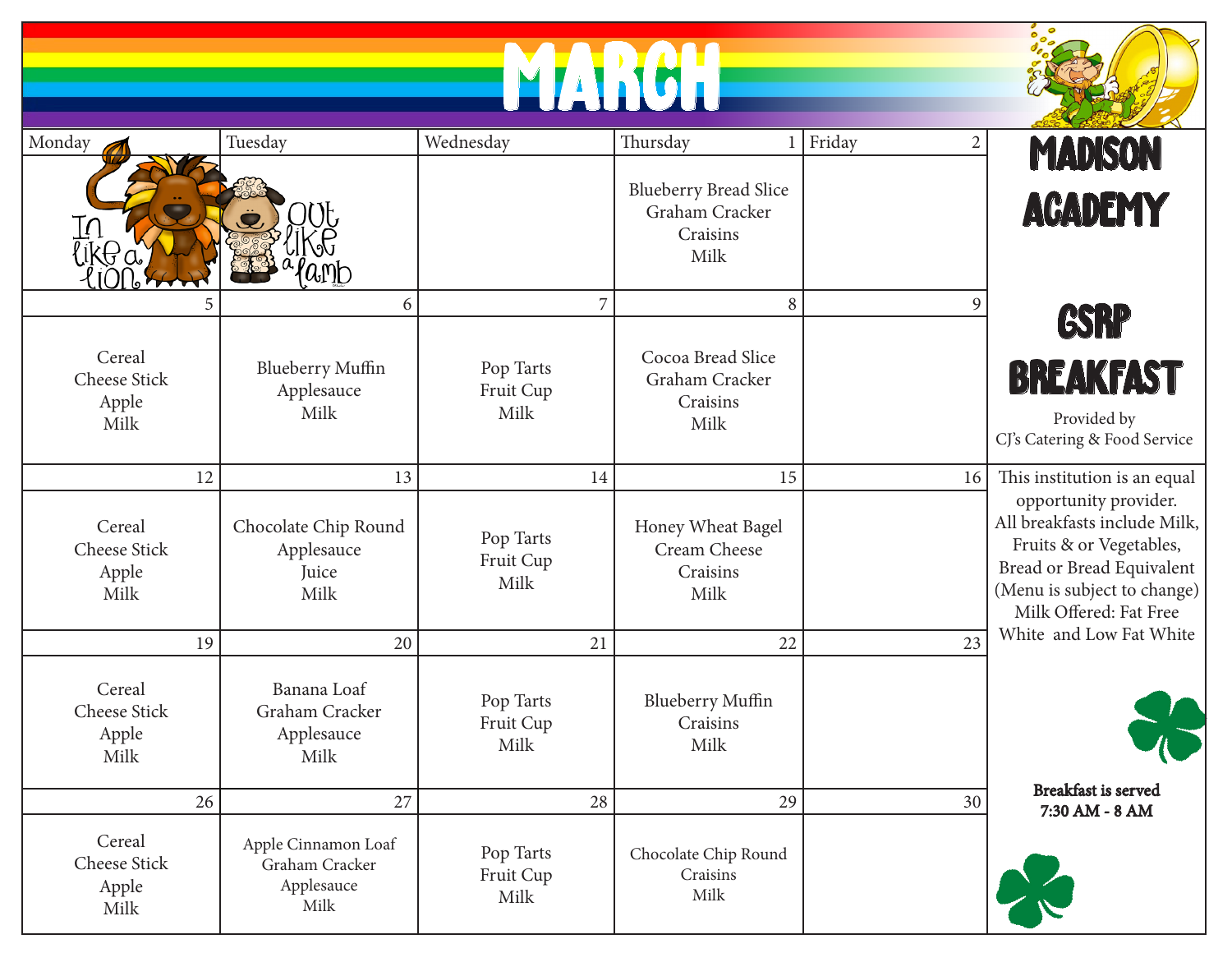|                                                                                     |                                                                       |                                                                  | LARGI                                                                                |                          |                                                                                                                                                                       |
|-------------------------------------------------------------------------------------|-----------------------------------------------------------------------|------------------------------------------------------------------|--------------------------------------------------------------------------------------|--------------------------|-----------------------------------------------------------------------------------------------------------------------------------------------------------------------|
| Monday                                                                              | Tuesday                                                               | Wednesday                                                        | Thursday<br>Hamburger on a Whole<br>Wheat Bun                                        | Friday<br>$\overline{c}$ | <b>MADISON</b><br><b>ACADEMY</b>                                                                                                                                      |
| {ik0a                                                                               | $a$ mb                                                                |                                                                  | <b>Baked Beans</b><br>Apple<br>Milk                                                  |                          |                                                                                                                                                                       |
| <b>BBQ</b> Meatballs<br><b>Mashed Potatoes</b><br>Whole Wheat Roll<br>Juice<br>Milk | 6<br>Chicken Patty on a<br>Whole Wheat Bun<br>Carrots<br>Pear<br>Milk | $\overline{7}$<br>Pizza<br>Romaine Lettuce<br>Applesauce<br>Milk | 8<br><b>Baked Chicken</b><br>Whole Wheat Roll<br><b>Baked Beans</b><br>Apple<br>Milk | $\mathfrak{g}$           | <b>GSRP LUNCH</b><br>Provided by<br>CJ's Catering & Food Service                                                                                                      |
| 12                                                                                  | 13                                                                    | 14                                                               | 15                                                                                   | 16                       | This institution is an equal                                                                                                                                          |
| Sloppy Joe on Whole<br>Wheat Bun<br>Corn<br>Juice<br>Milk                           | $1/2$ Day<br>No Lunch                                                 | Pizza<br>Romaine Lettuce<br>Applesauce<br>Milk                   | Turkey Cheese Wrap<br>Carrots<br>Apple<br>Milk                                       |                          | opportunity provider.<br>All lunches include Milk,<br>Fruits & or Vegetables,<br>Bread or Bread Equivalent,<br>Meat or Meat equivalent<br>(Menu is subject to change) |
| 19                                                                                  | 20                                                                    | 21                                                               | 22                                                                                   | 23                       | Milk Offered: Fat Free<br>White and Low Fat White                                                                                                                     |
| Chicken Patty on a<br>Whole Wheat Bun<br><b>Baked Beans</b><br>Juice<br>Milk        | Hot Dog on a Whole<br>Wheat Bun<br>Potato Wedges<br>Pear<br>Milk      | Pizza<br>Romaine Lettuce<br>Applesauce<br>Milk                   | Beef & Cheese Nachos<br>Carrots<br>Apple<br>Milk                                     |                          |                                                                                                                                                                       |
| 26                                                                                  | 27                                                                    | 28                                                               | 29                                                                                   | 30                       | Breakfast is served<br>7:30 AM - 8 AM                                                                                                                                 |
| Hamburger on a Whole<br>Wheat Bun<br>Oven Brown Potatoes<br>Juice<br>Milk           | Mostacioli<br>Green Beans<br>Whole Wheat Roll<br>Pear<br>Milk         | Pizza<br>Romaine Lettuce<br>Applesauce<br>Milk                   | Beef & Bean Chili<br>Whole Wheat Roll<br>Carrots<br>Apple<br>Milk                    |                          |                                                                                                                                                                       |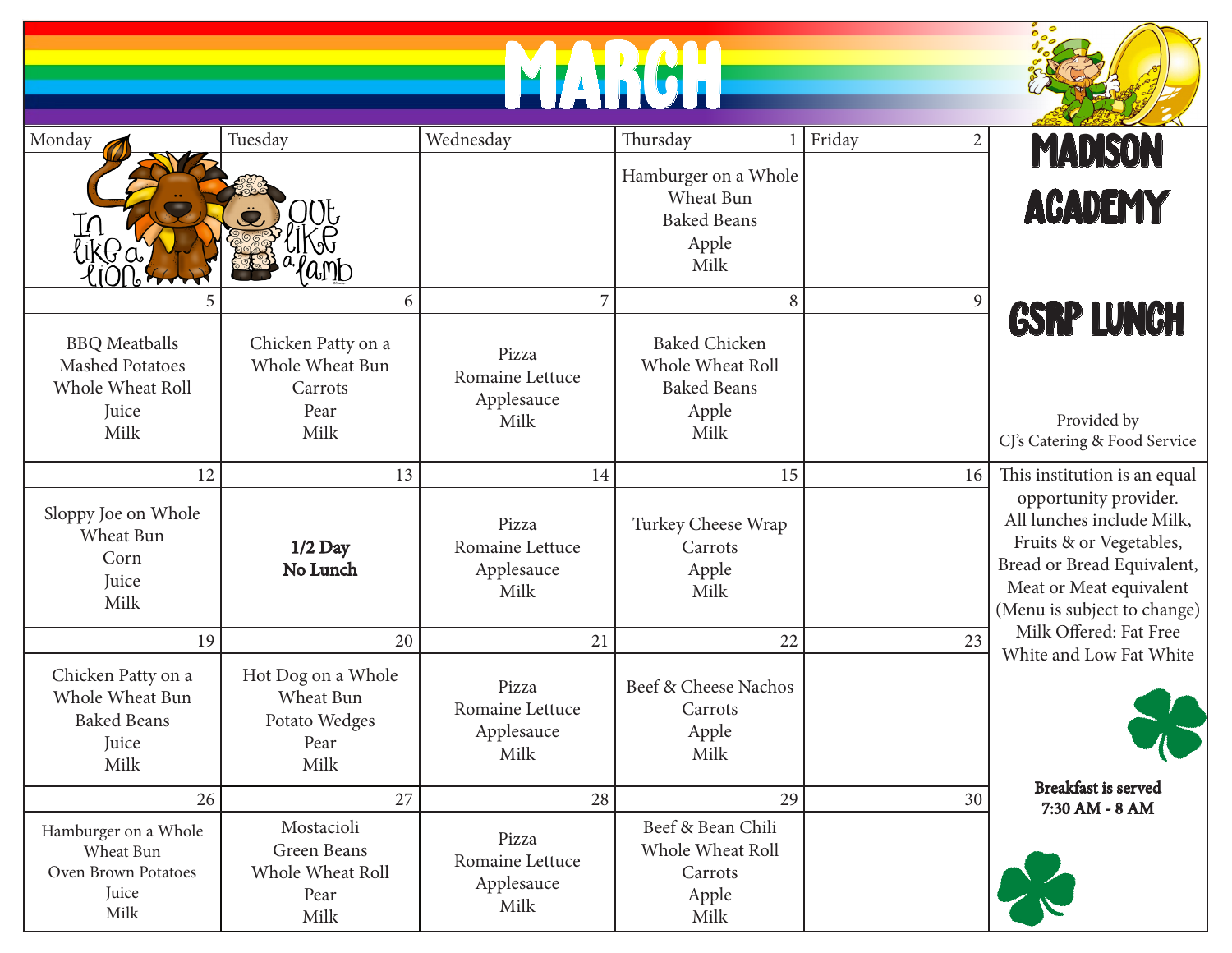| Monday                                                                              | Tuesday                                                          | Wednesday                                      | Thursday                                                                        | Friday<br>$\overline{2}$                             | <b>MADISON</b>                                                                                                                                                        |
|-------------------------------------------------------------------------------------|------------------------------------------------------------------|------------------------------------------------|---------------------------------------------------------------------------------|------------------------------------------------------|-----------------------------------------------------------------------------------------------------------------------------------------------------------------------|
| 'ikta                                                                               | amb                                                              |                                                | <b>Baked Chicken</b><br><b>Baked Beans</b><br>Whole Wheat Roll<br>Apple<br>Milk | $1/2$ Day<br>No Lunch                                | <b>ACADEMY</b><br>$K-8$                                                                                                                                               |
|                                                                                     | 6                                                                | 7                                              | 8                                                                               | 9                                                    |                                                                                                                                                                       |
| <b>BBQ</b> Meatballs<br><b>Mashed Potatoes</b><br>Whole Wheat Roll<br>Juice<br>Milk | Chicken Patty on a<br>Whole Wheat Bun<br>Carrots<br>Pear<br>Milk | Pizza<br>Romaine Lettuce<br>Applesauce<br>Milk | Hamburger on a Whole<br>Wheat Bun<br><b>Baked Beans</b><br>Apple<br>Milk        | Chicken Tenders<br>Mixed Vegetables<br>Juice<br>Milk | <b>LUNCH</b><br>Provided by<br>CJ's Catering & Food Service                                                                                                           |
| 12                                                                                  | 13                                                               | 14                                             | 15                                                                              | 16                                                   | This institution is an equal                                                                                                                                          |
| Sloppy Joe on Whole<br>Wheat Bun<br>Corn<br>Juice<br>Milk                           | $1/2$ Day<br>No Lunch                                            | Pizza<br>Romaine Lettuce<br>Applesauce<br>Milk | Turkey Cheese Wrap<br>Carrots<br>Apple<br>Milk                                  | Popcorn Chicken<br>Green Beans, Juice,<br>Milk       | opportunity provider.<br>All lunches include Milk,<br>Fruits & or Vegetables,<br>Bread or Bread Equivalent,<br>Meat or Meat equivalent<br>(Menu is subject to change) |
| 19                                                                                  | 20                                                               | 21                                             | 22                                                                              | 23                                                   | Milk Offered: Fat Free<br>Chocolate and Low Fat                                                                                                                       |
| Chicken Patty on a<br>Whole Wheat Bun<br><b>Baked Beans</b><br>Juice<br>Milk        | Hot Dog on a Whole<br>Wheat Bun<br>Potato Wedges<br>Pear<br>Milk | Pizza<br>Romaine Lettuce<br>Applesauce<br>Milk | Beef & Cheese Nachos<br>Carrots<br>Apple<br>Milk                                | Chicken Nuggets<br>Mixed Vegetables<br>Juice<br>Milk | White                                                                                                                                                                 |
| 26                                                                                  | 27                                                               | 28                                             | 29                                                                              | 30                                                   | Breakfast is served<br>7:30 AM - 8 AM                                                                                                                                 |
| Hamburger on a Whole<br>Wheat Bun<br>Oven Brown Potatoes<br>Juice<br>Milk           | Mostacioli<br>Green Beans<br>Whole Wheat Roll<br>Pear<br>Milk    | Pizza<br>Romaine Lettuce<br>Applesauce<br>Milk | Beef & Bean Chili<br>Whole Wheat Roll<br>Carrots<br>Apple<br>Milk               | <b>Spring Break</b><br>No School                     |                                                                                                                                                                       |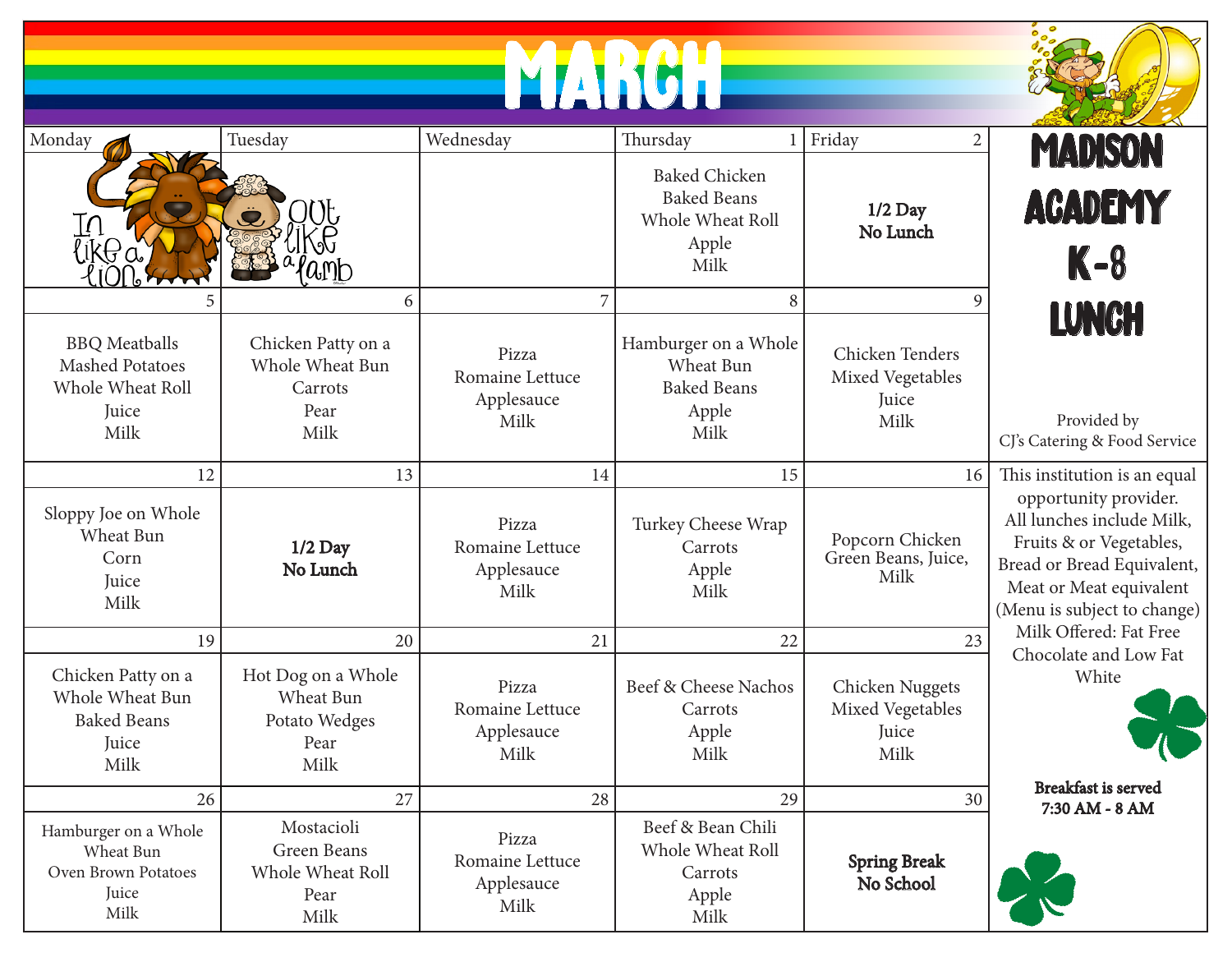## MARCH **N**



| Monday                                         | Tuesday                                                              | Wednesday                               | Thursday                                                                    | Friday<br>$\overline{2}$                                                   | <b>MADISON</b>                                                                                                                                                         |
|------------------------------------------------|----------------------------------------------------------------------|-----------------------------------------|-----------------------------------------------------------------------------|----------------------------------------------------------------------------|------------------------------------------------------------------------------------------------------------------------------------------------------------------------|
| $\bar{\pi}$<br>lik(fai                         |                                                                      |                                         | <b>Blueberry Bread Slice</b><br>Graham Cracker<br>Craisins<br>Juice<br>Milk | Apple Benefit Bar<br>Applesauce<br>Juice<br>Milk                           | <b>ACADEMY</b><br>$K-8$                                                                                                                                                |
|                                                | 6                                                                    | 7                                       | 8                                                                           | 9                                                                          |                                                                                                                                                                        |
| Cereal<br><b>Cheese Stick</b><br>Apple<br>Milk | <b>Blueberry Muffin</b><br>Applesauce<br>Juice<br>Milk               | Pop Tarts<br>Fruit Cup<br>Juice<br>Milk | Cocoa Bread Slice<br>Graham Cracker<br>Craisins<br><b>Juice</b><br>Milk     | Super Donut<br>Applesauce<br>Juice<br>Milk                                 | <b>BREAKFAST</b><br>Provided by<br>CJ's Catering & Food Service                                                                                                        |
| 12                                             | 13                                                                   | 14                                      | 15                                                                          | 16                                                                         | This institution is an equal                                                                                                                                           |
| Cereal<br>Cheese Stick<br>Apple<br>Milk        | Chocolate Chip Round<br>Applesauce<br>Juice<br>Milk                  | Pop Tarts<br>Fruit Cup<br>Juice<br>Milk | Honey Wheat Bagel<br>Cream Cheese<br>Craisins<br>Juice<br>Milk              | <b>Brownie Bite</b><br>Graham Cracker<br>Applesauce<br>Juice<br>Milk       | opportunity provider.<br>All breakfasts include Milk,<br>Fruits & or Vegetables,<br>Bread or Bread Equivalent<br>(Menu is subject to change)<br>Milk Offered: Fat Free |
| 19                                             | 20                                                                   | 21                                      | 22                                                                          | 23                                                                         | Chocolate and Low Fat<br>White                                                                                                                                         |
| Cereal<br>Cheese Stick<br>Apple<br>Milk        | Banana Loaf<br>Graham Cracker<br>Applesauce<br>Juice<br>Milk         | Pop Tarts<br>Fruit Cup<br>Juice<br>Milk | <b>Blueberry Muffin</b><br>Craisins<br>Juice<br>Milk                        | Cocoa Cherry<br>G Force Bar<br>Graham Cracker<br>Applesauce<br>Juice, Milk |                                                                                                                                                                        |
| 26                                             | 27                                                                   | 28                                      | 29                                                                          | 30                                                                         | <b>Breakfast is served</b><br>7:30 AM - 8 AM                                                                                                                           |
| Cereal<br><b>Cheese Stick</b><br>Apple<br>Milk | Apple Cinnamon Loaf<br>Graham Cracker<br>Applesauce<br>Juice<br>Milk | Pop Tarts<br>Fruit Cup<br>Juice<br>Milk | Chocolate Chip Round<br>Craisins<br>Juice<br>Milk                           | Good Friday<br>No School                                                   |                                                                                                                                                                        |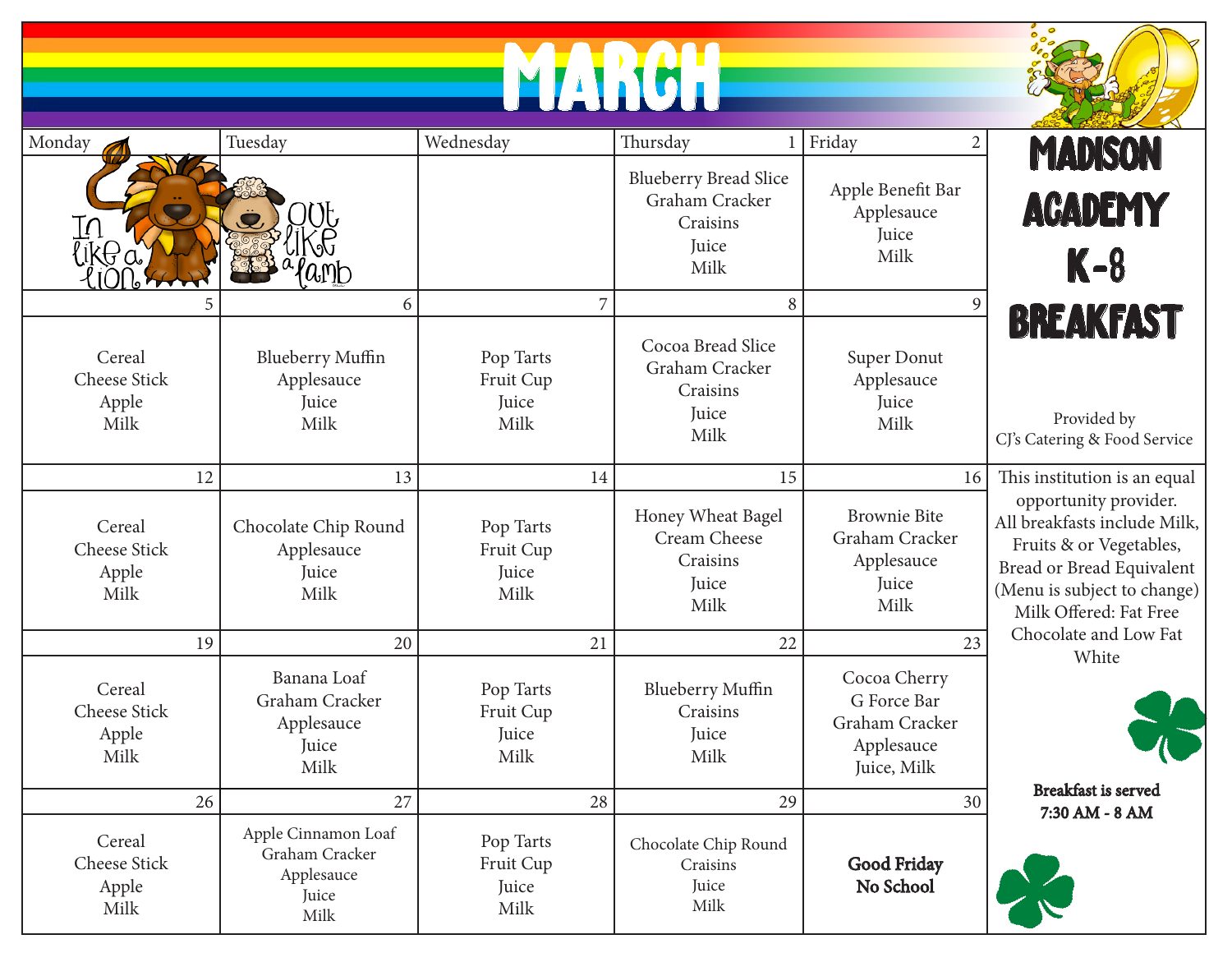## MARCH



| Monday                                      | Tuesday                                                              | Wednesday                               | Thursday                                                                    | Friday<br>$\sqrt{2}$                                                       | <b>MADISON</b>                                                                                                                                                         |
|---------------------------------------------|----------------------------------------------------------------------|-----------------------------------------|-----------------------------------------------------------------------------|----------------------------------------------------------------------------|------------------------------------------------------------------------------------------------------------------------------------------------------------------------|
| $\lfloor \ell \rfloor$<br>'ik <del>l.</del> |                                                                      |                                         | <b>Blueberry Bread Slice</b><br>Graham Cracker<br>Craisins<br>Juice<br>Milk | Apple Benefit Bar<br>Applesauce<br>Juice<br>Milk                           | <b>ACADEMY</b><br><b>HIGH SCHOOL</b>                                                                                                                                   |
|                                             | 6                                                                    | 7                                       | 8                                                                           | $\overline{9}$                                                             |                                                                                                                                                                        |
| Cereal<br>Cheese Stick<br>Apple<br>Milk     | <b>Blueberry Muffin</b><br>Applesauce<br>Juice<br>Milk               | Pop Tarts<br>Fruit Cup<br>Juice<br>Milk | Cocoa Bread Slice<br>Graham Cracker<br>Craisins<br>Juice<br>Milk            | Super Donut<br>Applesauce<br>Juice<br>Milk                                 | <b>BREAKFAST</b><br>Provided by<br>CJ's Catering & Food Service                                                                                                        |
| 12                                          | 13                                                                   | 14                                      | 15                                                                          | 16                                                                         | This institution is an equal                                                                                                                                           |
| Cereal<br>Cheese Stick<br>Apple<br>Milk     | Chocolate Chip Round<br>Applesauce<br>Juice<br>Milk                  | Pop Tarts<br>Fruit Cup<br>Juice<br>Milk | Honey Wheat Bagel<br>Cream Cheese<br>Craisins<br>Juice<br>Milk              | <b>Brownie Bite</b><br>Graham Cracker<br>Applesauce<br>Juice<br>Milk       | opportunity provider.<br>All breakfasts include Milk,<br>Fruits & or Vegetables,<br>Bread or Bread Equivalent<br>(Menu is subject to change)<br>Milk Offered: Fat Free |
| 19                                          | 20                                                                   | 21                                      | 22                                                                          | 23                                                                         | Chocolate and Low Fat<br>White                                                                                                                                         |
| Cereal<br>Cheese Stick<br>Apple<br>Milk     | Banana Loaf<br>Graham Cracker<br>Applesauce<br>Juice<br>Milk         | Pop Tarts<br>Fruit Cup<br>Juice<br>Milk | <b>Blueberry Muffin</b><br>Craisins<br>Juice<br>Milk                        | Cocoa Cherry<br>G Force Bar<br>Graham Cracker<br>Applesauce<br>Juice, Milk |                                                                                                                                                                        |
| 26                                          | 27                                                                   | 28                                      | 29                                                                          | 30                                                                         | <b>Breakfast</b> is served<br>6:45 AM - 7:10 AM                                                                                                                        |
| Cereal<br>Cheese Stick<br>Apple<br>Milk     | Apple Cinnamon Loaf<br>Graham Cracker<br>Applesauce<br>Juice<br>Milk | Pop Tarts<br>Fruit Cup<br>Juice<br>Milk | Chocolate Chip Round<br>Craisins<br>Juice<br>Milk                           | Good Friday<br>No School                                                   |                                                                                                                                                                        |